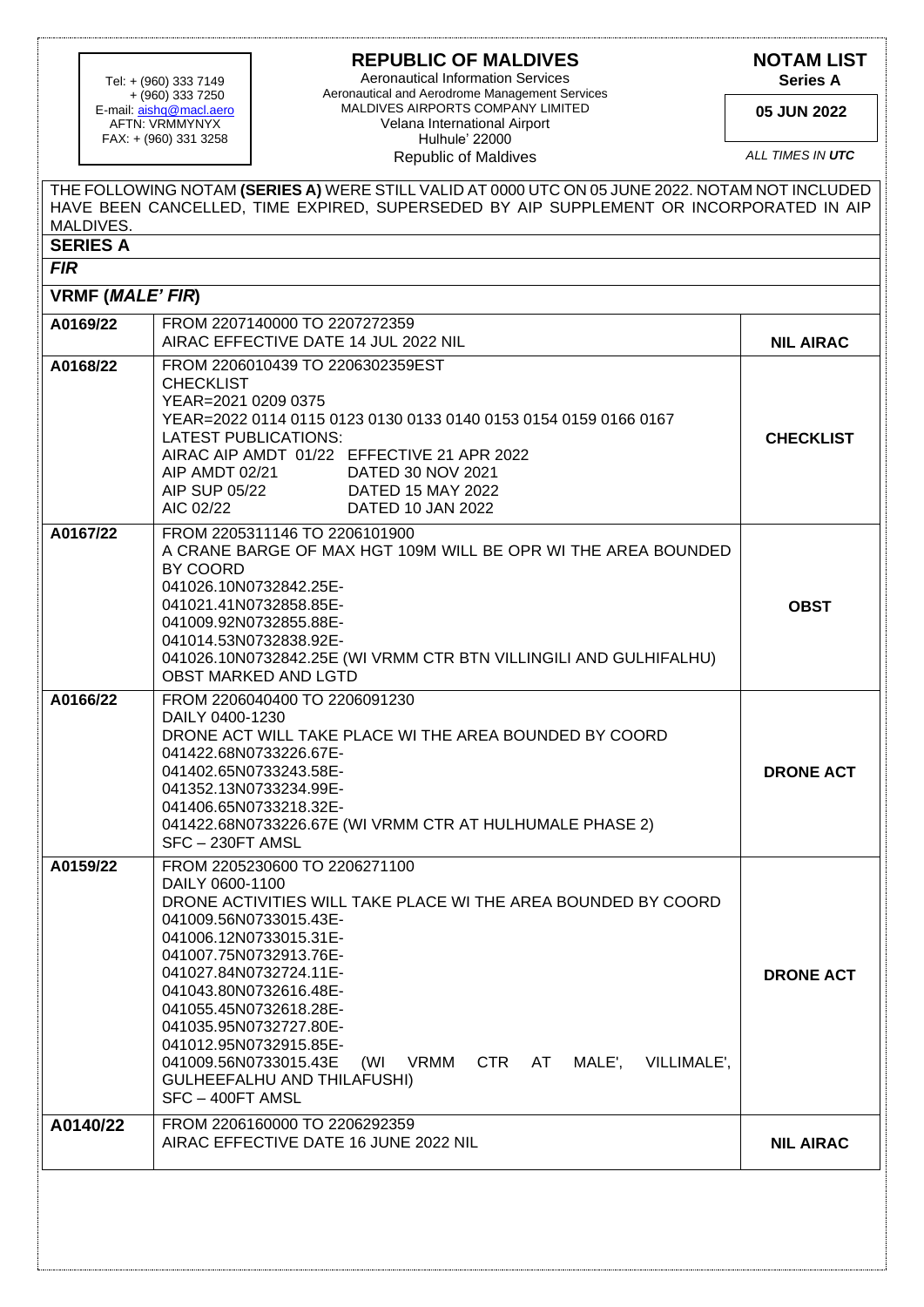| A0123/22  | FROM 2204250400 TO 2207251200                                                  |                      |
|-----------|--------------------------------------------------------------------------------|----------------------|
|           | DAILY 0400-1200                                                                |                      |
|           | DRONE ACTIVITIES WILL TAKE PLACE WI THE AREA BOUNDED BY COORD                  |                      |
|           | 052220.06N0725236.36E-                                                         |                      |
|           | 052201.34N0725402.28E-                                                         |                      |
|           | 052141.66N0725400.34E-                                                         | <b>DRONE ACT</b>     |
|           | 052201.02N0725224.62E-<br>052220.06N0725236.36E (AT RAA ATOLL INTERCONTINENTAL |                      |
|           | <b>MAAMUNAGAU)</b>                                                             |                      |
|           | SFC-330FT AMSL                                                                 |                      |
| A0114/22  | FROM 2204100200 TO 2207101300                                                  |                      |
|           | SUN-THU 1000-1300, FRI-SAT 0200-0600 0900-1300                                 |                      |
|           | DRONE ACT WILL TAKE PLACE WI A RADIUS OF 200FT CENTRED AT PSN                  | <b>DRONE ACT</b>     |
|           | 041414.0N0733257.9E (WI VRMM CTR AT HULHUMALE PHASE 2)                         |                      |
|           | GND-300FT AGL                                                                  |                      |
|           |                                                                                |                      |
| <b>AD</b> |                                                                                |                      |
|           | <b>VRMM (VELANA INTERNATIONAL AIRPORT)</b>                                     |                      |
| A0154/22  | FROM 2205160400 TO 2207281700                                                  |                      |
|           | DAILY 0400-1700                                                                |                      |
|           | DRONE ACTIVITIES WILL TAKE PLACE (WITH ATC COORDINATION) WI A                  | <b>DRONE ACT</b>     |
|           | RADIUS OF 100FT CENTRED AT PSN 041115.64N0733137.74E<br>GND-400FT AGL          |                      |
| A0153/22  | FROM 2205160400 TO 2207281700                                                  |                      |
|           | DAILY 0400-1700                                                                |                      |
|           | DRONE ACTIVITIES WILL TAKE PLACE (WITH ATC COORDINATION) WI A                  | <b>DRONE ACT</b>     |
|           | RADIUS OF 100FT CENTRED AT PSN 041225.15N0733149.0E                            |                      |
|           | GND - 400FT AGL                                                                |                      |
| A0133/22  | FROM 2204281614 TO 2206302359EST                                               |                      |
|           | REF AIP SUP 02/22 DATED 25 JAN 22.                                             |                      |
|           | AMEND APPENDIX A AS FLW:                                                       | <b>AIP SUP 02/22</b> |
|           | TWY B1 TO READ AS TWY G                                                        |                      |
| A0130/22  | TWY B2 TO READ AS TWY F<br>FROM 2204280630 TO 2206302359EST                    |                      |
|           | RWY36 ILS GP IML 330.5MHZ OPR BUT CTN ADZ DUE INTERFERENCE THAT                | <b>RWY36 ILS/GP</b>  |
|           | MAY OCCUR FM ACFT AND VEHICLES OPR ON TWY 'D7'                                 |                      |
|           | FROM 2110070000 TO PERM                                                        |                      |
| A0209/21  | REF AIRAC AIP SUP 18/21 DATED 12 AUG 2021 AMEND ACFT STAND                     |                      |
|           | NUMBERS ON ATTACHMENTS 1, 2 AND PARAGRAPH 6.9 AS FOLLOWS:                      |                      |
|           | 4R TO READ AS R4                                                               | <b>AIRAC AIP</b>     |
|           | 4L TO READ AS L4                                                               | <b>SUP 18/21</b>     |
|           | 5R TO READ AS R5                                                               |                      |
|           | 5L TO READ AS L5                                                               |                      |
|           | 6R TO READ AS R6                                                               |                      |
|           | 6L TO READ AS L6                                                               |                      |
|           |                                                                                |                      |
| <b>AD</b> |                                                                                |                      |
|           | <b>VRMG (GAN INTERNATIONAL AIRPORT)</b><br>FROM 2206050300 TO 2206121200       |                      |
| A0170/22  | DAILY 0300-1200                                                                |                      |
|           | A MOBILE CRANE OF 30FT HGT WILL BE OPERATING ON THE SOUTHERN                   |                      |
|           | STRIP APRX 325FT FROM RCL WI A RADIUS OF 50FT CENTRED AT PSN                   | <b>OBST</b>          |
|           | 004139.37S0730919.78E FOR THE REMOVAL OF VOR INSTL                             |                      |
|           |                                                                                |                      |
|           |                                                                                |                      |
| <b>AD</b> |                                                                                |                      |
|           | <b>VRMV (VILLA INTERNATIONAL AIRPORT)</b>                                      |                      |
| A0375/21  | FROM 2112301015 TO PERM                                                        |                      |
|           | AMEND AIP PAGE VRMV AD 2-2 PARA 2.6. ITEM 1-AD CATEGORY FOR FIRE               | <b>AD FIRE-</b>      |
|           | FIGHTING CAT 5 TO READ AS CAT 6                                                | <b>FIGHTING</b>      |
|           |                                                                                |                      |
|           |                                                                                |                      |
|           |                                                                                |                      |
|           |                                                                                |                      |